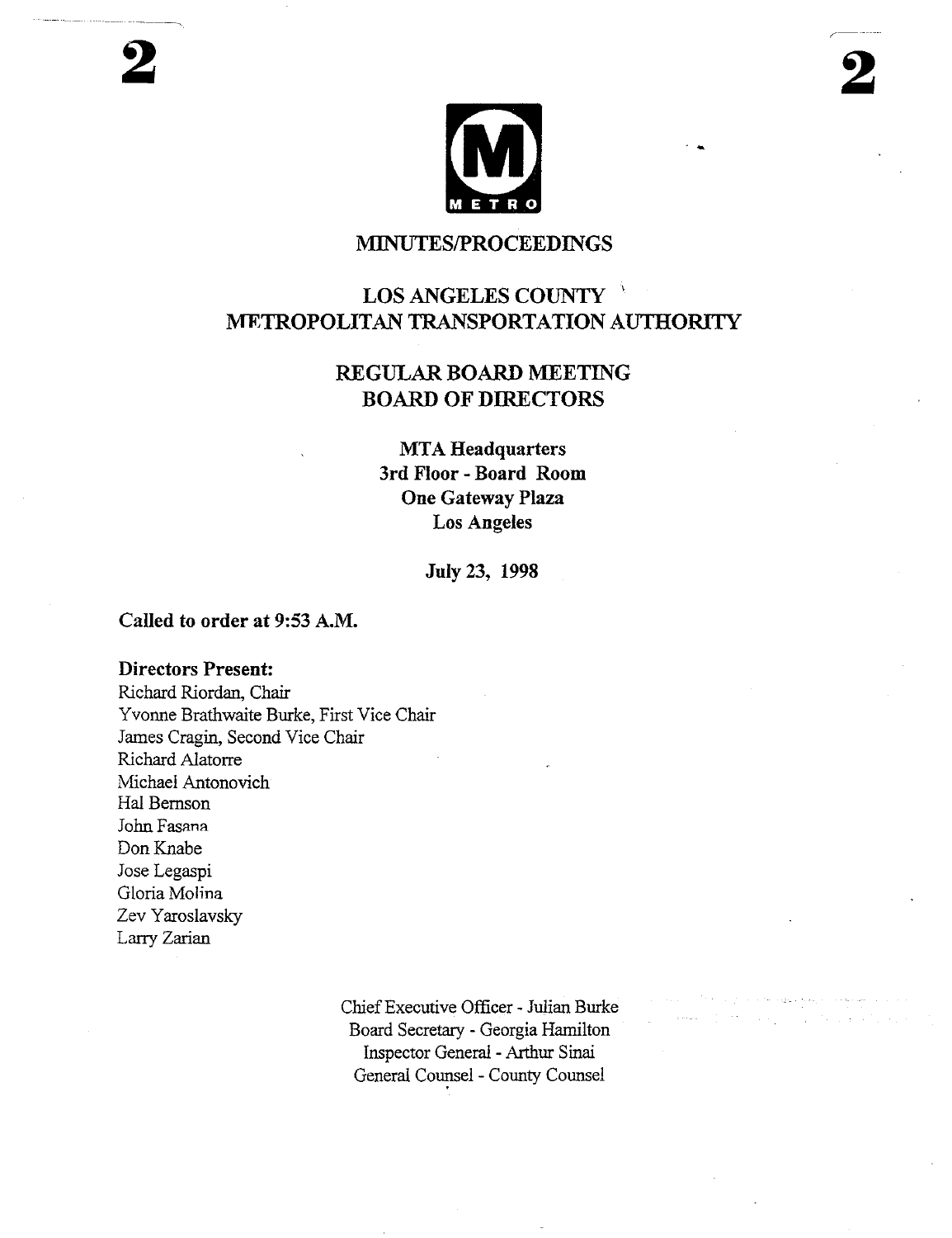NOTE: Members voting are reflected in the attached "RECAP OF PROCEEDINGS" matrix.

# 1. **APPROVED Consent Calendar Items 11, 12, 16, 17, 18, 25, 33, 34, 36, 38, 39.** NOTED Items Approved **Under Committee Authority: Items 6 through 10**

- 2. APPROVED **Minutes** of Special Board Meetings held June 8 and June 24 and Regular Board Meetings held May 21 and June 25, 1998.
- 3. Chief Executive Officer's Report
	- A. RFP process and evaluation for consulting team to conduct regional alternative analysis
- 4. Chair's Report

No report was made

- 6. APPROVED UNDER OPERATIONS COMMITTEE AUTHORITY award of contract to Iron Mountain, Commerce, covering **storage and retrieval** of records stored off-site for a three-year period with two one-year options for an estimated annual cost of \$110,000, with an additional one-time cost of \$40,250 for permanent removal fees, for a total contract not to exceed \$590,250 commencing August 1, 1998.
- APPROVED UNDER OPERATIONS COMMITTEE AUTHORITY award of contract to 7. Continental Graphics covering outside reprographie services for a one-year period, with two one-year renewal options, at a cost of \$80,000 per year, total not to exceed \$240,000.

Conflict of Interest: Riordan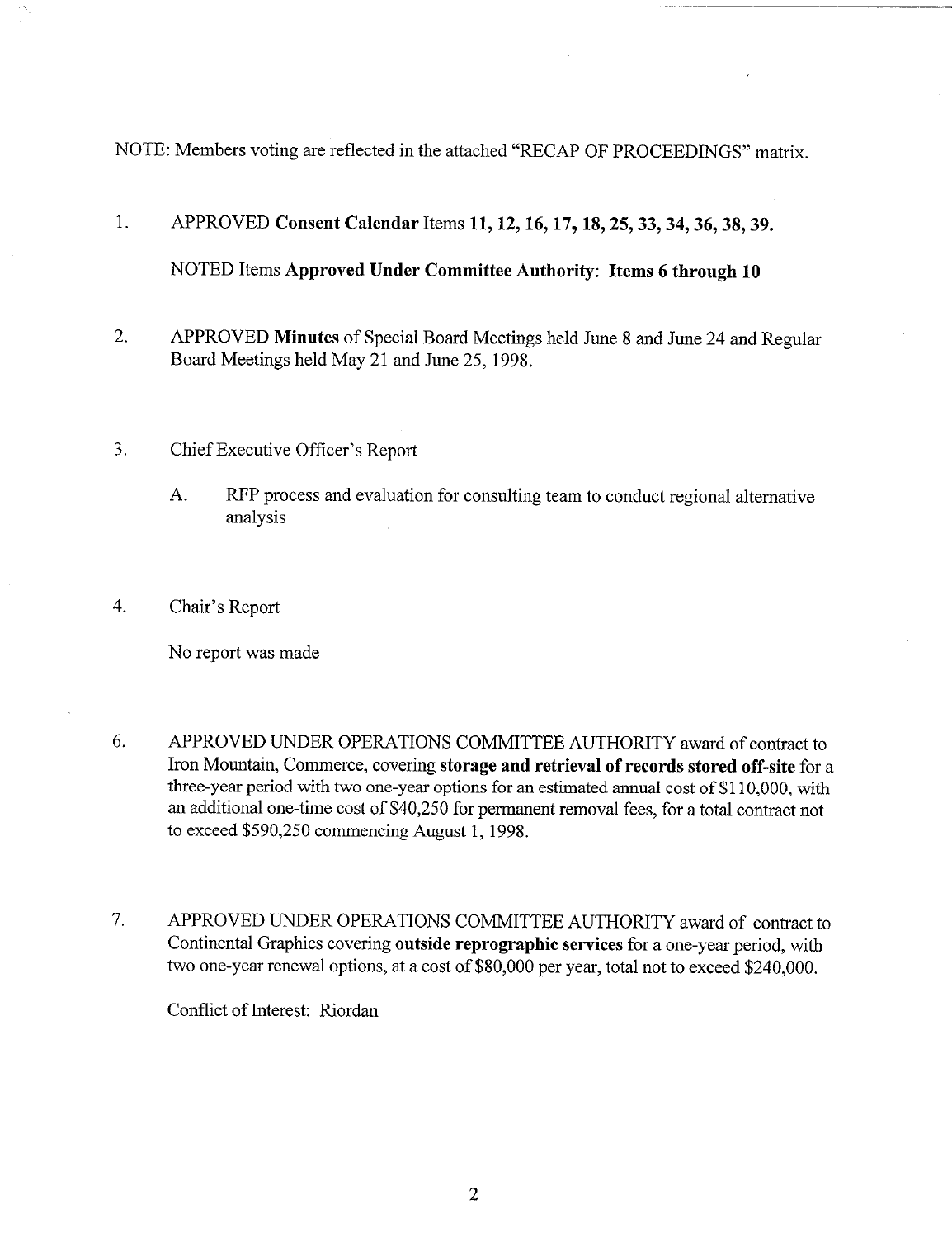- 8. APPROVED UNDER OPERATIONS COMMITTEE AUTHORITY award of contract to Exacta Attorney and Messenger Service, the lowest responsive, responsible bidder under Bid No. OP64411928 covering courier services for a 27-month period for a total amount not to exceed \$173,880.
- 9. APPROVED UNDER OPERATIONS COMMITTEE AUTHORITY award of contract to Valley Detroit Diesel Allison, Mira Loma, covering procurement of 40 (20 base and 20 option) **Allison** V-731 Transmissions for the Flxible, Neoplan and TMC bus fleet at a cost not to exceed \$1,047,476.
- 10. APPROVED UNDER OPERATIONS COMMITTEE AUTHORITY contract amendment to Contract OP33400700 with Fujitec America, Inc., covering replacement of worn escalator step chains on four Red Line Segment 1 escalators for an amount not to exceed \$180,090.
- 11. APPROVED ON CONSENT CALENDAR negotiating a Memorandum of Understanding with APT Senior Ride Non-Profit, Inc., covering five year **service continuation for Line** 608 in an amount not to exceed \$300,000 per year for each of the five years, based upon the annual approval of funding.

Conflict of Interest: Burke

- 12. APPROVED ON CONSENT CALENDAR rejection of all bids submitted in response to IFB No. OP33901931 for procurement of methanol fuel and AUTHORIZATION to readvertise the solicitation.
- 14. WITHDRAWN BY STAFF credit Change Order No. 15 with SESCO, Inc. covering **deletion** of Mid-City Corridor from Contract B642, in a credit amount of \$203,809, decreasing the total contract for Mid-City Corridor to \$0 and decreasing the Mid-City Authorization for Expenditure to \$0.
- 15. WITHDRAWN BY STAFF Change Order 5 with Wiltel Communications, Inc., covering **deletion of the** Mid-City Corridor from the B644S contract, in a credit amount of \$697,647, decreasing the contract value for Mid-City Corridor to \$0 and the Mid-City Authorization for Expenditure to \$0.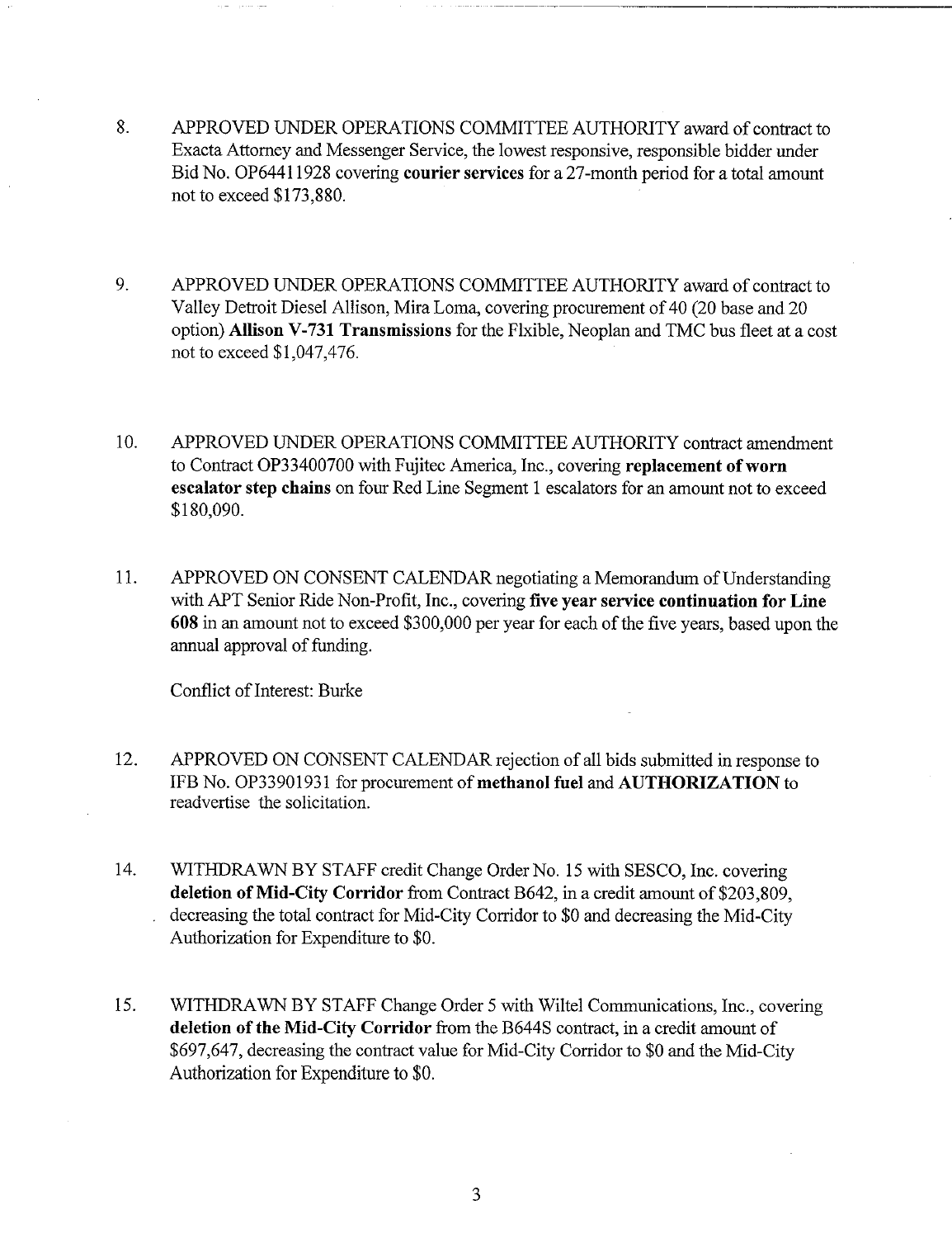- 16. APPROVED ON CONSENT CALENDAR **contract modifications** to Contract C0311 with Traylor Bros./Frontier - Kemper, JV, for Metro Red Line, North Hollywood Extension, Segment 3:
	- A. Change Notice 113.01 in an amount not to exceed \$300,000 for a revised total contract of \$161,041,185;
	- **B.** an increase to the Authorization for Expenditure in the amount of \$300,000 for a revised AFE of \$167,971,140; and
	- $C_{\cdot}$ authorization to execute a subsequent negotiated Change Order No. 98, if it is within the amount approved for Change Notice 113.01.

Conflict of Interest: Riordan

### 17. APPROVED ON CONSENT CALENDAR:

- A. Change Order 65 to Contract C0321 with Tutor Saliba-Perini, JV, covering payment for slab on grade concrete actually installed for the Metro Red Line, North Hollywood, Segment 3, in the amount of \$301,024 for a revised total of \$59,526,822; and
- B. an increase to the Authorization for Expenditure in the amount of \$301,024 for a total revised AFE of \$62,739,504.

Conflict of Interest: Riordan

18. APPROVED ON CONSENT CALENDAR an increase in the Authorization for Expenditure for Contract B740 with Joy Environmental Technologies, Inc., in the amount of \$177,425 increasing the Segment 2 AFE to \$12,216,320, covering funding for **pending and merited change notices** within Board delegated authority.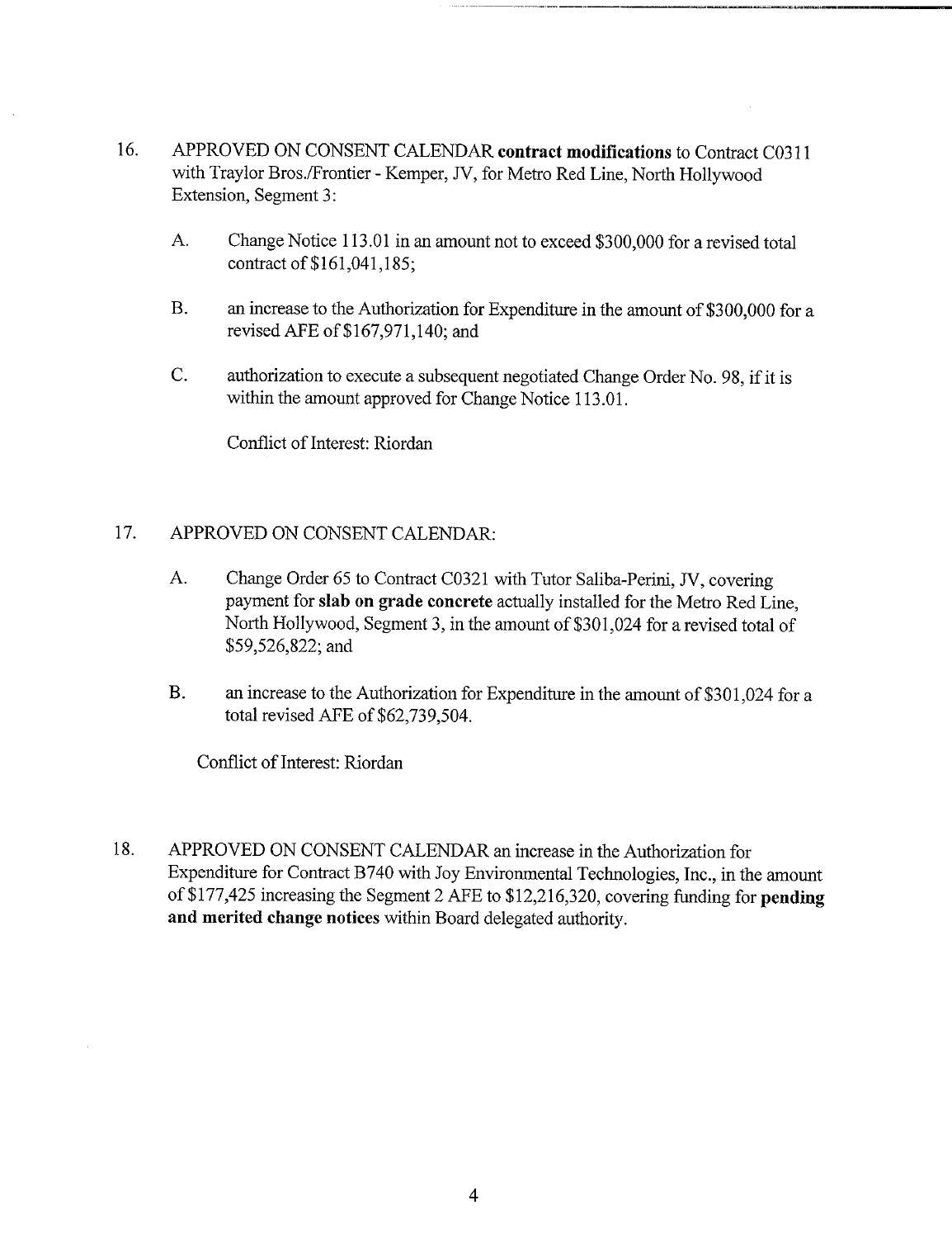#### 19. APPROVED:

- A. an increase in the Authorization for Expenditure (AFE) for the third year funding to Contract No. PM021 with Fluor Daniel, Inc. for currently identified and immediate Project Management Assistance (PMA) Services for the Metro Rail Projects, in the amount of \$2,285,000; and
- $B<sub>r</sub>$ an increase in the AFE for the third year of fanding for other potential PMA Services not yet fully defined for the Metro Rail Projects in the amount of \$200,000, with a \$50,000 cap per project.

Conflict of Interest: Alatorre, Antonovich, Molina, Riordan

21. Closed Session - Conference with Legal Counsel - Existing Litigation - G.C. 54956.9(a):

MTA vs. Argonaut, et al - LASC Case No. 171636

NO REPORT WAS MADE

- 25. APPROVED ON CONSENT CALENDAR Support position on SB 1758 (Kelley) authorizing the California Transportation Commission to loan unallocated funds in the State Highway Account to transportation planning agencies, county transportation commissions and local transportation authorities for projects eligible under the state transportation improvement program that are a part of the regional transportation plan.
- 29. Closed Session Conference with Legal Counsel Existing Litigation G.C. 54956.9 (a) LACMTA v. Sumitomo - LASC Case No. BC136375

NO REPORT WAS MADE

#### 30. WITHDRAWN BY STAFF:

- A. negotiating with Metropolitan Transit Authority of Harris County (Houston, TX) to obtain and exercise their option for up to 36 **high-floor articulated buses** from Neoplan USA for delivery in Spring 1999 for a total cost not to exceed \$14 million (including minor modifications, taxes and delivery); and
- **B.** an exception to the Board's AFI policy to allow the purchase of these high floor, diesel powered, articulated buses.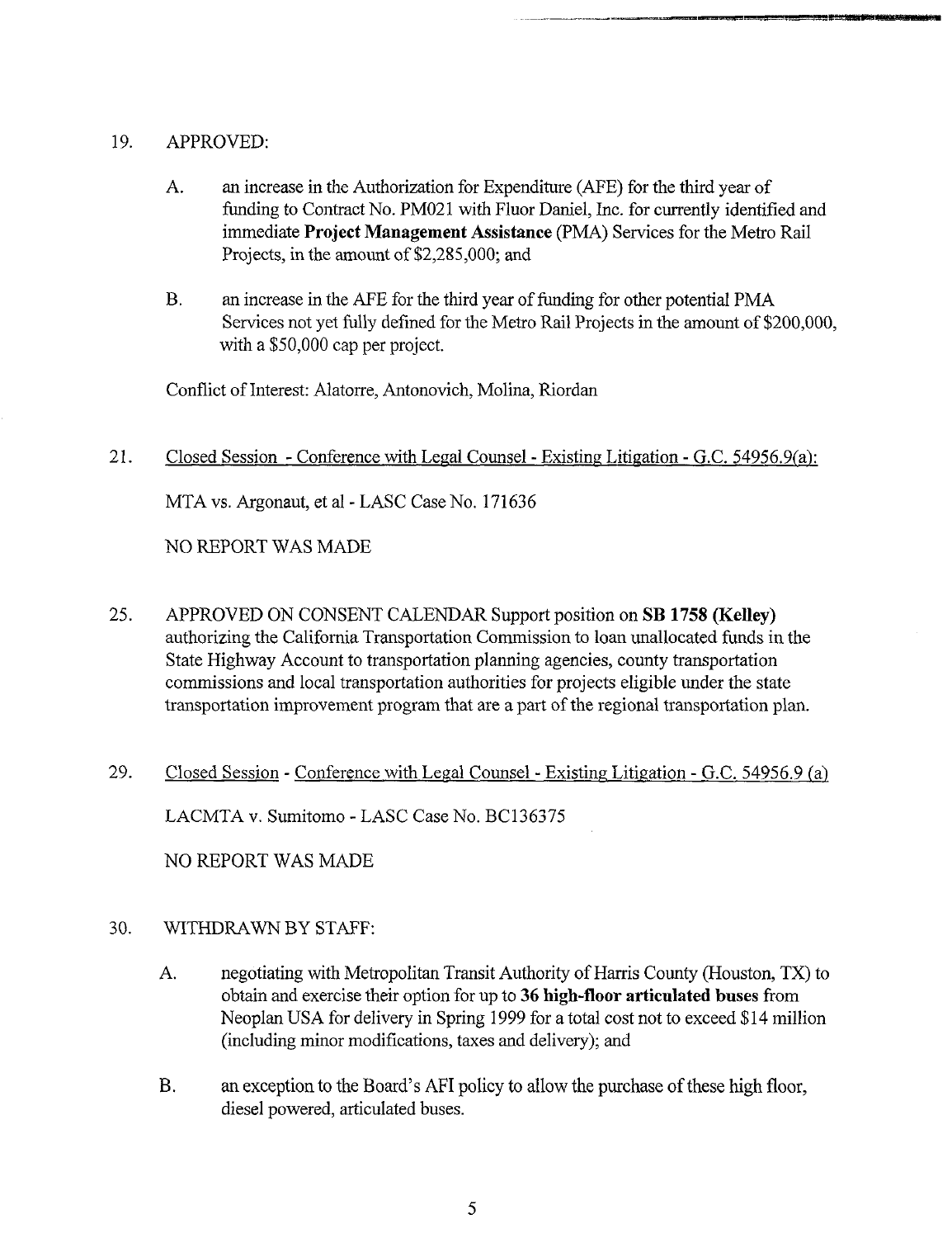- 31. APPROVED on a 2/3 vote, the following actions to allow the **purchase of 20 Low Floor Diesel New Flyer Buses:**
	- negotiation and exercise of a purchase agreement with ATC/Vance A. of Las Vegas, Nevada, for delivery in August, 1998 of 20 New Flyer Buses for a total price not to exceed \$5.5 million (including taxes and delivery costs);
	- B. the exchange of \$5.5 million in Section 5307 Federal Funding for a like amount of TDA (local) funds in the Enterprise Fund for preventive maintenance purposes that these buses may be purchased exclusively with local (TDA) funding;
	- an exception to the Board's AFI policy to allow the purchase of 20 diesel powered  $C_{\cdot}$ low floor buses; and
	- D. declaring that conditions exist as defined by California PUC Code 130237 (conditions for authorizing a single source procurement) in order to ensure that the MTA continues to meet its service obligations under the consent decree, and the MTA Board authorizes a purchase under this statute.
- 32. APPROVED, on a Roll Call vote, re-procurement on a fast track of the **Radio System Retrofit** of the Metro Red Line, Segment 1.

| Ayes:    | Antonovich, Bernson, Cragin, Fasana, Knabe, Legaspi, Yaroslavsky, |
|----------|-------------------------------------------------------------------|
|          | Zarian, Riordan                                                   |
| Noes:    | None                                                              |
| Abstain: | Alatorre, Burke (Conflicts)                                       |
| Absent:  | Molina, Oropeza                                                   |

#### 33. APPROVED ON CONSENT CALENDAR:

- award of contract for **Configuration Management Staff'mg Support** to LKG-A. CMC for the Metro Red L'me, Segment 2, North Hollywood Extension for rail **operations support and engineering services** reports from August, 1998 through July, 1999 in an amount not to exceed \$504,788; and
- B. an Authorization for Expenditure (AFE) which provides a contract contingency of \$80,766 for any necessary changes for a total AFE of \$585,554.

Conflict of Interest: Burke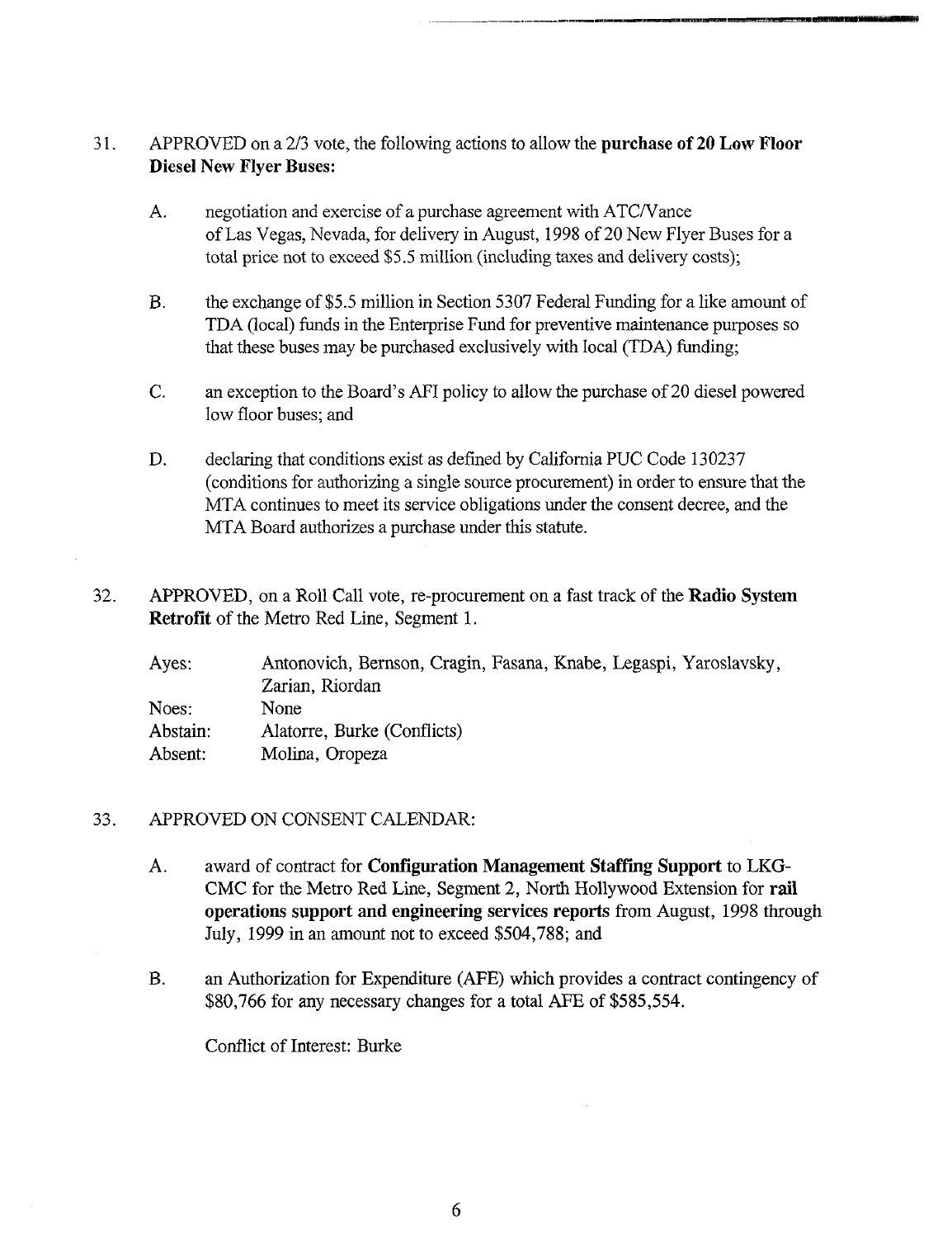#### 34. APPROVED ON CONSENT CALENDAR:

- A. Change Order No. B241-CO-35.00 with Tutor-Saliba-Perini, JV, covering **temporary decking** over the Vermont/Beverly Station and entrance of the Metro Red Line, Vermont/Hollywood Corridor, in the amount of \$823,600 (an additional \$185,536 over the \$638,064 approved by the Board in April, 1996);
- **B.** increasing the Authorization for Expenditure by \$606,958 to \$46,710,682 to cover this change order and other pending merited changes within staff authority; and
- $C$ . increasing the Project Budget of \$596,000, which covers the increase of the contract budget to \$46,104,000.

Conflict of Interest: Riordan

#### 35. APPROVED **budget increase for the Metro Red Line, Vermont/Hollywood Corridor Project (Segment 2):**

- A. an increase in the Construction Line Item in the amount of \$3,103,954;
- **B.** an increase in the Agency and Professional Services Line Items in the amount of \$ 51,225,347;
- C. an increase in the Real Estate line item in the amount of \$912,000;
- D. an increase in the Contingency Line Item in the amount of \$12,644,297;
- E. the establishment of a claims contingency in a separate account in the amount of \$19,699,000; funds from the account shall only be used for claims specifically approved by the board;
- F. miscellaneous adjustments in budget line items aggregating a credit of \$1,154,598 which, when taken together with A through E above, will increase the Project Budget a total of \$86,430,000 from \$1,652,341,000 to \$1,738,771,000; and
- G. a request to the Federal Transit Administration to modify the Full Funding Grant Agreement (FFGA) Revenue Operations Date from December 31, 1998 May 29, 1999.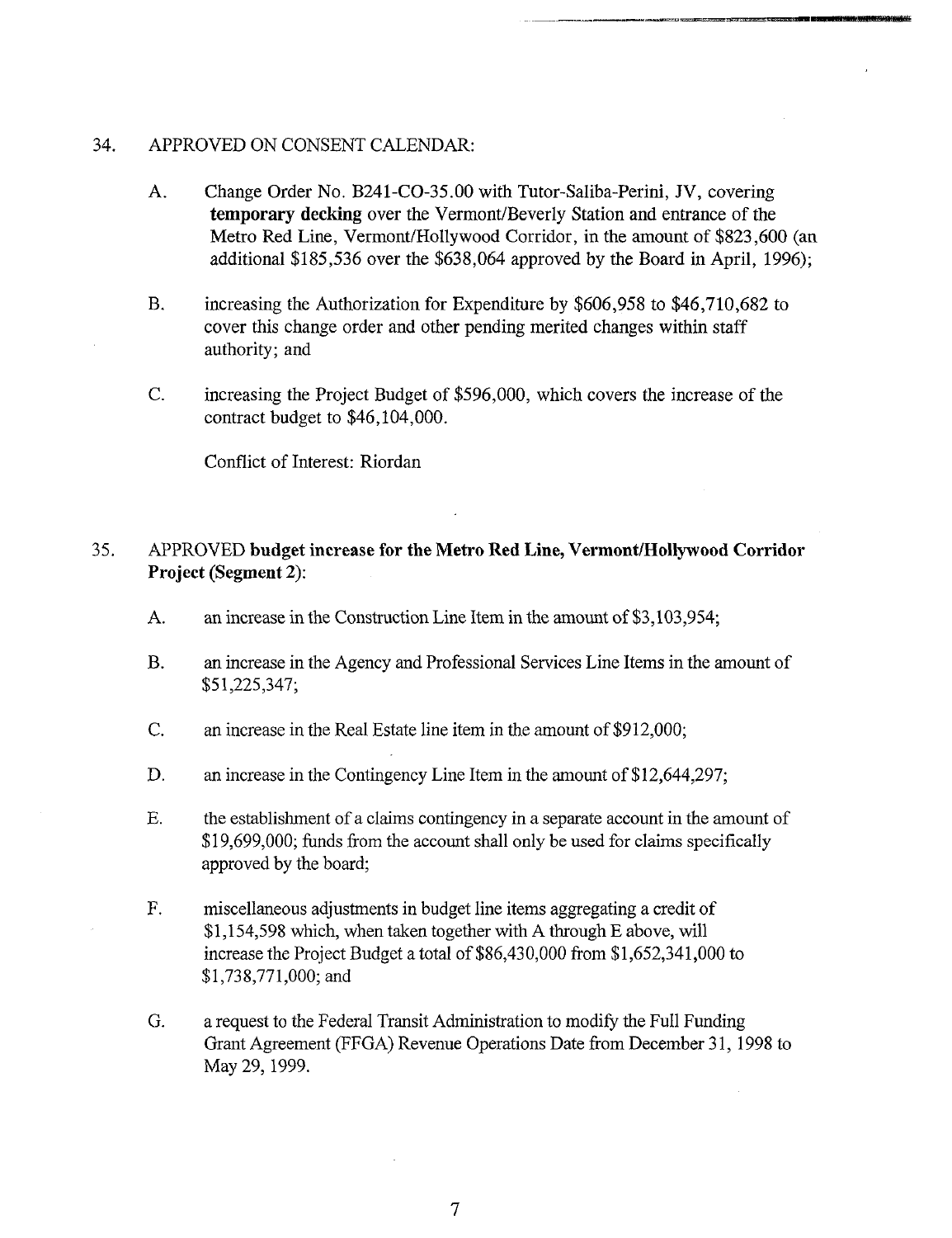36. APPROVED ON CONSENT CALENDAR an amendment to extend the Blue Line MOU **for Liability Insurance and Liability Claims Administration** for three years, followed by two successive automatically renewable years, from August 1, 1998 through July 31, 2001.

#### 37. APPROVED:

- A. the selection and award of **workers' compensation insurance** for MTA employees and transfer the administration of existing claims inventory to Travelers Insurance Company for a period of three years, at a cost not to exceed \$114.4 million, effective September 1, 1998; and
- B. the CEO, or his designee, to execute all necessary documentation.

Conflict of Interest: Yaroslavsky, Riordan

APPROVED Zarian Motion, Amended by Fasana - that the Board requests the CEO, or his designee, to investigate and assess the problems concerning workers' compensation insurance claims and report back to the Board, on a quarterly basis, on the status of and improvements to management, policy and claims administration associated with workers' compensation **and investigation by the Inspector General.**

- 38. APPROVED ON CONSENT CALENDAR amendments to sole-source contracts with:
	- A. IBM, Los Angeles, covering:
		- 1. **mainframe computer hardware maintenance** in the amount of \$975,000 for Fiscal Year 1998-1999; and
		- 2. software license fees in the amount of \$1,175,000 for Fiscal Year 1998-1999, subject to audit and verification of reasonableness of price and terms;
	- B. Oracle Corporation, Redwood Shores, covering:
		- 1. Software license fees and services in the amount of \$450,000 for Fiscal Year 1998-1999, subject to audit and verification of reasonableness of price and terms.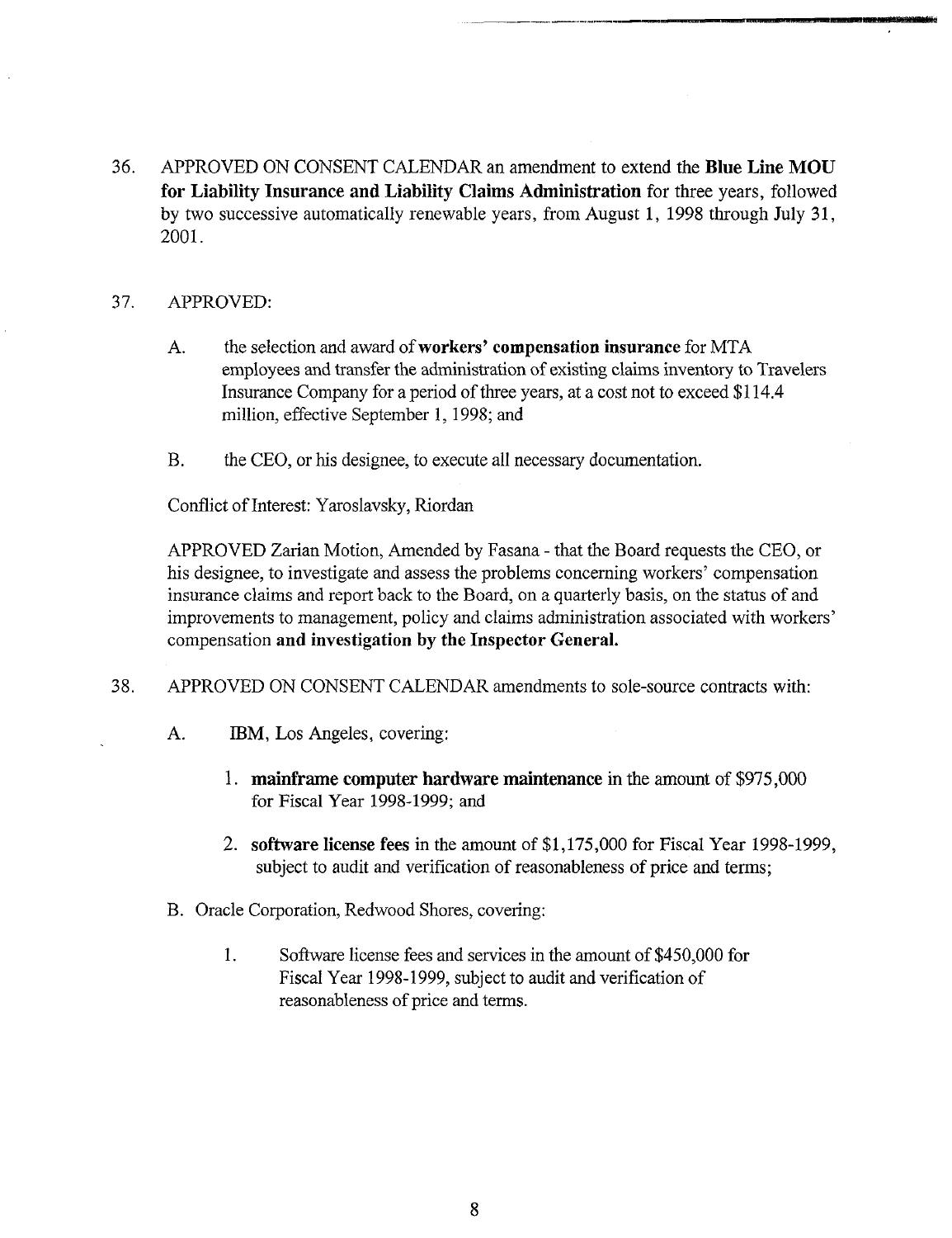- 39. APPROVED ON CONSENT CALENDAR award of a fixed price contract to Hess  $\&$ Associates for requisitions 89210194 and 89210207 in the amounts of \$99,400 and \$98,000 respectively, for software services to handle the Year 2000 Payroll/Human Resources System project.
- 41. APPROVED a Work with Author position on SB 1477 (Kopp) as it allocates funds from the approved State Transportation Improvement Program (STIP) and preempts the full implementation of the STIP.

#### 42. Closed Session - Conference with Legal Counsel - Existing Litigation - G.C. 54956.9 (a):

- A. Beauchamp v. LACMTA, C.D. Cal. Case No. 98-0402-CBM(BQRx)
- B. Labor/Community Strategy Center v. MTA, U.S.D.C. Case No. CV945936

NO REPORT WAS MADE

44. ANTONOVICH/FASANA MOTION AS AMENDED BY MOLINA - That the CEO, or designee, to cooperate with the cities of Los Angeles, Pasadena, South Pasadena and the San Gabriel Valley Council of Governments in their efforts to develop the full funding plan for the Pasadena Blue Line taking into account the current programmed funding for California Transportation Commission approval in December, 1998 mad to develop the framework for the principles of a Memorandum of Understanding for the purpose of transferring the Pasadena Blue Line Project to a JPA by January, 1999.

APPROVED, SUBSTITUTE MOTION, directing that a Special Meeting of the Finance & Budget Committee be held and delegating to the Committee the power to determine if the Schiff Bill, as finally negotiated, is consistent with the Recovery Plan; and, if it is determined to be consistent, to communicate to Sacramento a"Support" position on the Bill.

| Ayes:    | Bernson, Burke, Cragin, Knabe, Legaspi, Yaroslavsky, Riordan |
|----------|--------------------------------------------------------------|
| Noes:    | Alatorre, Antonovich, Fasana, Molina, Zarian                 |
| Abstain: | None.                                                        |
| Absent:  | Oropeza                                                      |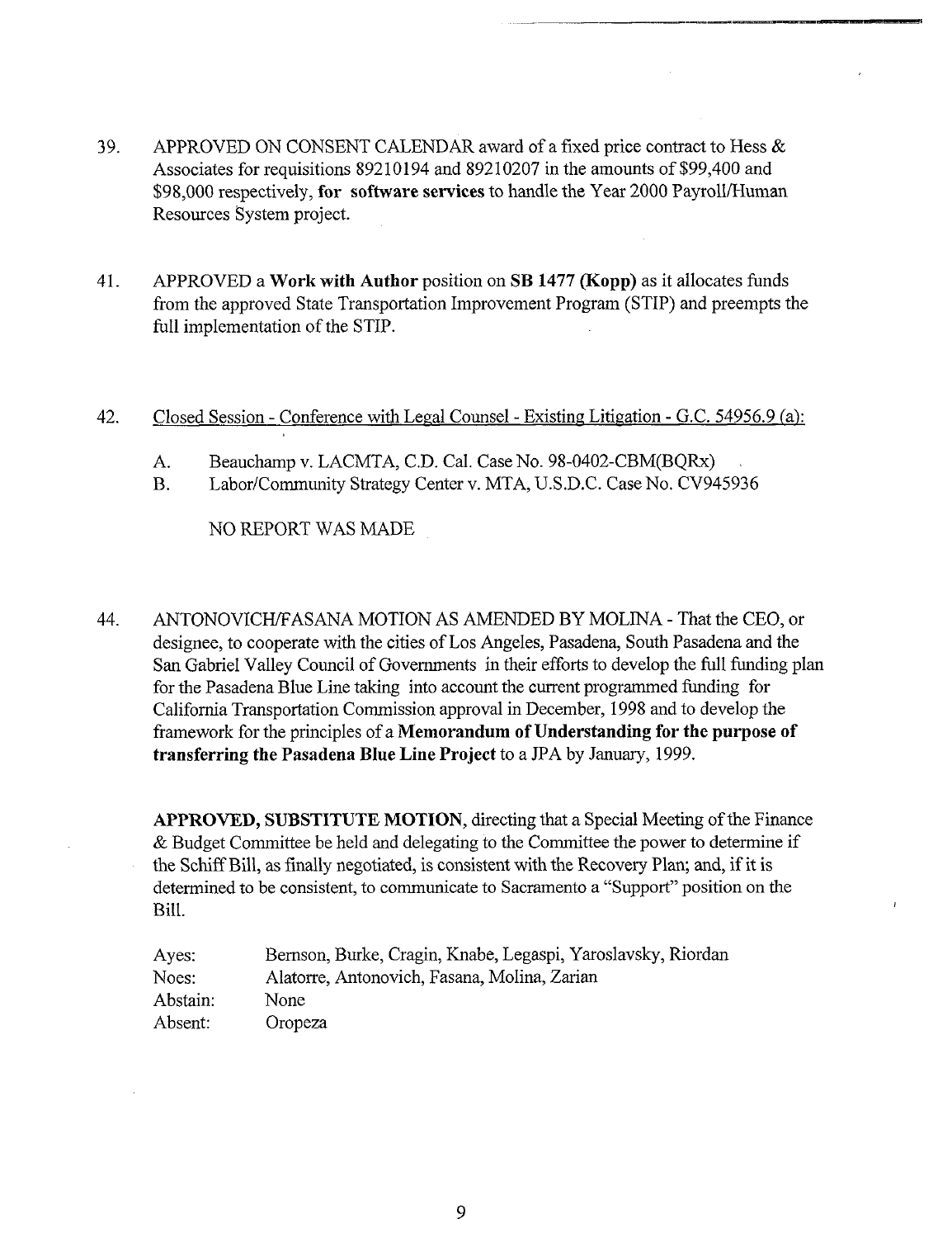45. APPROVED on a Roll Call vote, addressing only the issue of allocation of \$37 million of Proposition C Discretionary Funds for the MTA's Consent Decree, and not revisiting the Formula Allocation Procedure or other adopted funding formulas; thereby acknowledging the MTA Board's recognition of the need for equitable allocation of discretionary funds to all eligible and included operators.

| Ayes:    | Antonovich, Bernson, Cragin, Fasana, Knabe, Yaroslavsky, Zarian |
|----------|-----------------------------------------------------------------|
| Noes:    | Alatorre, Burke, Legaspi, Molina                                |
| Abstain: | None                                                            |
| Absent:  | Oropeza, Riordan                                                |

#### 46. CARRIED OVER:

- 1. Review with impacted parties the current funding formula and recommend changes to accommodate **divestiture of MTA bus service** through either increased municipal operator participation or expanded existing zone service;
- 2. Refine three-tier service plan definitions and County-wide fare pass, explore divestiture opportunities with municipal operators;
- $3.$ Review current zone application guidelines and PUC regulations to determine which would need revision to accommodate proposed zones or expansion of existing zones; and
- 4. Develop implementation plan for a series of sub-regional boards as more fully described in the divestiture report..
- 47. APPROVED, AS AMENDED, that the Office of the Chief Executive Officer assign **project budget requests in excess of \$2.5 million, involving a combination of issues, to the jurisdiction of any appropriate Committee and the Finance & Budget Committee** for the necessary deliberations prior to having recommendations forwarded to the Board of Directors.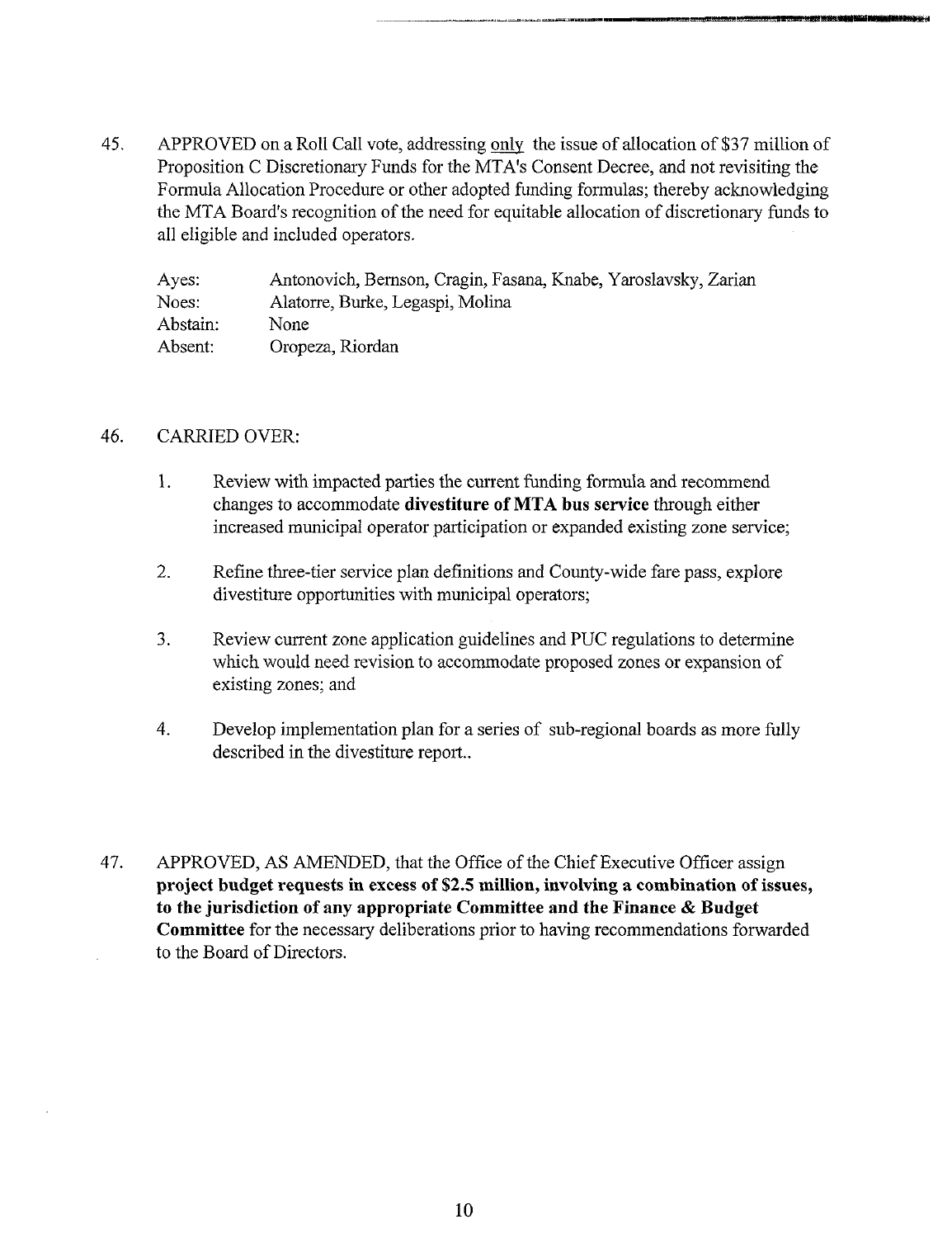48. **REAFFIRMED, on a Roll Call vote, the Board's opposition to any State Legislation which changes the current MTA Board structure,** including AB 1141, and oppose the proposed amendments which might be introduced as part of this or any other bill.

| Ayes:    | Alatorre, Antonovich, Bernson, Burke, Cragin, Fasana, Knabe, |
|----------|--------------------------------------------------------------|
|          | Yaroslavsky, Zarian                                          |
| Noes:    | Legaspi, Molina                                              |
| Abstain: | None.                                                        |
| Absent:  | Oropeza, Riordan                                             |

### 49. RECEIVED AND FILED Planning and Programming Executive Officer's report regarding **organizational changes.**

CRAGIN MOTION requesting a postponement of the reorganization of the Planning  $\&$ Programming Department until a feasibility plan is developed that incorporates solutions and assurances of continued representation to the cities FAILED on a Roll Call vote.

| Ayes:    | Alatorre, Burke, Cragin, Knabe, Molina, Zarian             |
|----------|------------------------------------------------------------|
| Noes:    | Antonovich, Bernson, Fasana, Legaspi, Yaroslavsky, Riordan |
| Abstain: | None.                                                      |
| Absent:  | Oropeza                                                    |

50. Closed Session: Conference with Legal Counsel - Existing Litigation - Government Code Section 54956.9 9 (a):

LACMTA v. Lazard Freres & Co LLC - San Francisco Superior Court No. 980981.

NO REPORT WAS MADE

51. APPROVED partial **release of collateral which secures a loan** to Wiltem Associates in exchange for (1) the assignment of insurance proceeds, if any, to pay off in full the loans made by the MTA, and (2) immediate payment of \$40,000 cash, subject to terms and conditions contained in letter dated July 22, 1998.

Conflict of Interest: Antonovich